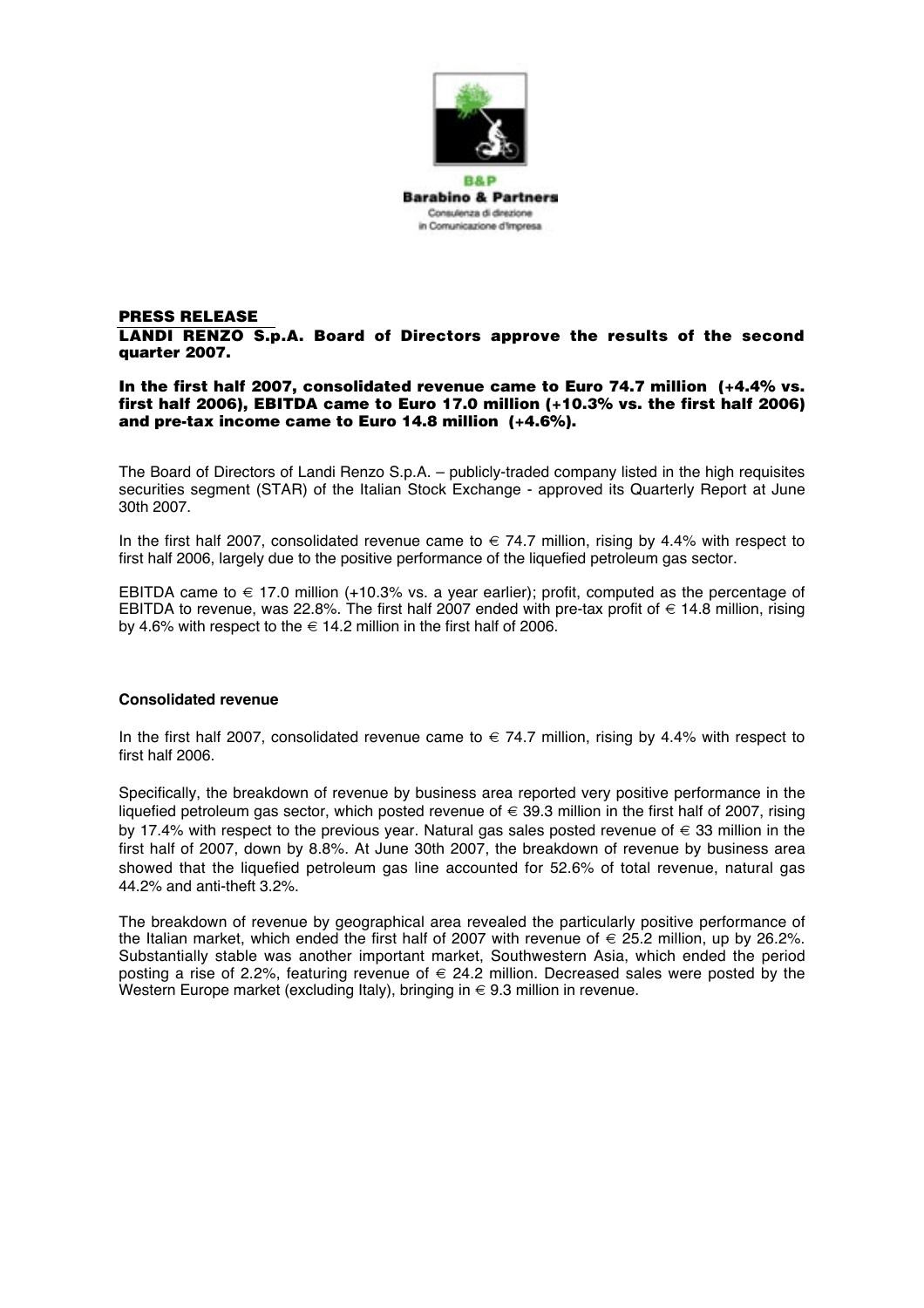

Leading the other markets was Italy, where sales accounted for 33.7% of total revenue in the first half of 2007; Southwestern Asia took second place with 32.4% of sales; and Western Europe was ranked third with 12.5% of sales. These markets were followed by Eastern Europe (9.1%), the rest of Asia (5.5%), America (3.5%) and the rest of the world (3.2%).

### **Business results**

As at June 30th 2007, EBITDA was  $\epsilon$  17.0 million, up by 10.3% with respect to the first half of 2006. In particular, profit as a percentage of EBITDA on revenue came to 22.8%.

EBIT amounted to  $\epsilon$  15.2 million (up 8.2% with respect to the same period in 2006) and the sixmonth period ended with pre-tax income of  $\in$  14.8 million, up by 4.6% on the  $\in$  14.2 million at June 30th 2006.

### **Second quarter 2007 results**

With reference to the second quarter 2007 results, note that consolidated revenue was  $\in$  36.8 million ( $\in$  38.4 million in the second quarter 2006), EBITDA was  $\in$  8.9 million, showing an improvement compared to the  $\in$  8.1 million in the same period a year earlier, and pre-tax profit amounted to  $\in$  7.6 million, essentially in line with the second quarter 2006.

# **Balance Sheet and Financial position**

As at June 30th 2007, the Group generated free cash flow of  $\in$  2 million after making investments of € 3.3 million. Net working capital was € 30.3 million, accounting for 21.4% of revenue.

The net financial position of the Group, finally, improved from a negative balance of  $\in 7.4$  million at December 31st 2006 to a positive  $\in$  47.3 million at June 30th 2007; the improvement was mainly due to the liquidities generated by stock market listing.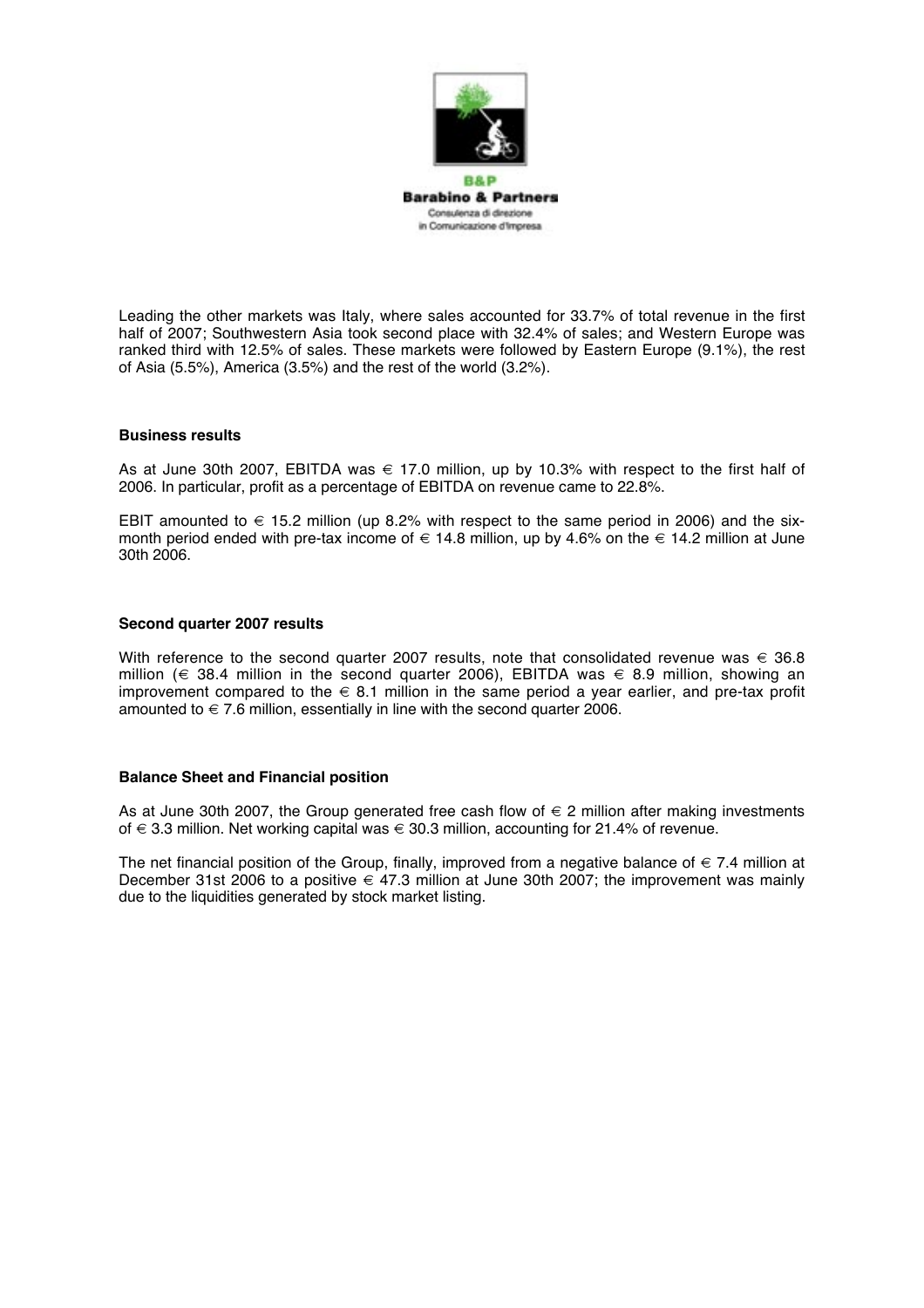

*With a market share of approximately 23%\* by volume, Landi Renzo is a world leader in the sector of components and LPG and CNG fuel systems for motor vehicles.*

*Based in Cavriago (Reggio Emilia) and with more than 50 years experience in the sector, the company is distinguished by the sustained growth of its revenue which has reached levels exceeding 40% over the past three years, its flexible and lean business model based on outsourcing production processes, the extent of its international operations, with a presence in over 50 countries and exports of 74.3%° in 2006, and its constant focus on quality certification and research and development.*

*Landi Renzo S.p.A. is listed in the Star segment of Borsa Italiana [LR].*

Contacts: Barabino & Partners Claudio Cosetti c.cosetti@barabino.it +39.02.72.02.35.35 Federico Vercellino f.vercellino@barabino.it +39.02.72.02.35.35

Investor relations:<br>Landi Renzo

Landi Renzo Barabino & Partners Marco Lastrico pcilloni@landi.it m.lastrico@barabino.it +39.02.72.02.35.35

Cavriago (RE), August 9<sup>th</sup>, 2007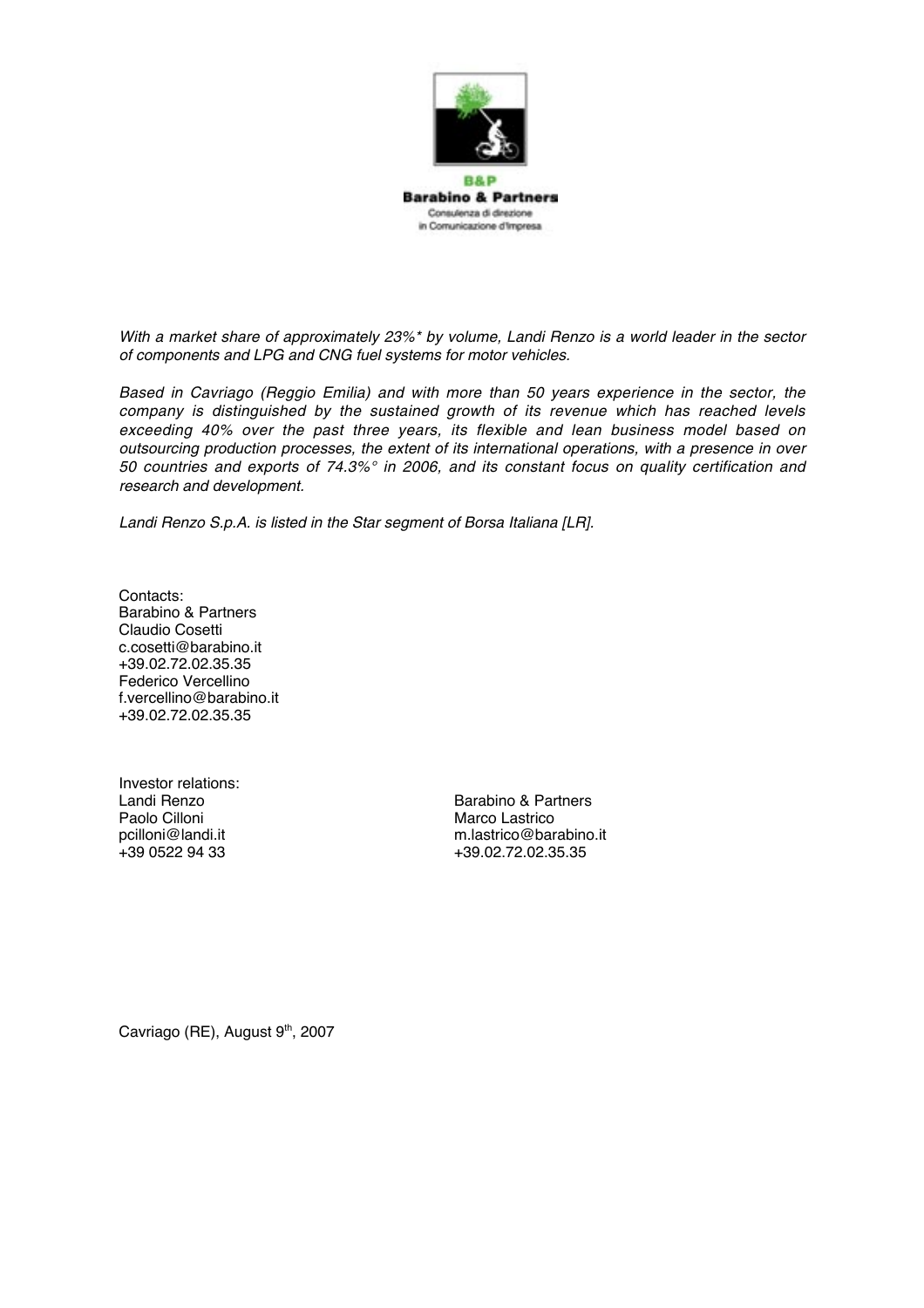| <b>Consolidated balance sheet</b>                           | <b>IFRS</b>                          | <b>IFRS</b>                       | <b>IFRS</b>                          |
|-------------------------------------------------------------|--------------------------------------|-----------------------------------|--------------------------------------|
| <b>ASSETS</b>                                               | <b>Thousands of Euros</b><br>1H 2007 | <b>Thousands of Euros</b><br>2006 | <b>Thousands of Euros</b><br>1H 2006 |
|                                                             |                                      |                                   |                                      |
| Non-current assets                                          |                                      |                                   |                                      |
| Property, plant and equipment                               | 13.715                               | 24.581                            | 21.674                               |
| Investment property                                         | 1.293                                | 879<br>1.095                      | 865<br>807                           |
| Development expenditure                                     |                                      |                                   |                                      |
| Goodwill                                                    | 2.988                                | 2.988                             | 2.988                                |
| Other intangible assets with finite useful lives            | 1.338                                | 637                               | 616                                  |
| Other non-current financial assets                          | 103                                  | 102                               | 73                                   |
| Deferred tax assets                                         | 2.157                                | 1.193                             | 1.394                                |
| <b>Total non-current assets</b>                             | 21.593                               | 31.475                            | 28.417                               |
| <b>Current assets</b>                                       |                                      |                                   |                                      |
| Trade receivables                                           | 31.313                               | 21.371                            | 22.432                               |
| Inventories                                                 | 35.215                               | 32.161                            | 33.809                               |
| Other receivables and current assets                        | 7.202                                | 7.368                             | 6.794                                |
| Other receivables and current assets - related parties      | 2.361                                |                                   |                                      |
| Current financial assets                                    | 186                                  | 188                               | 191                                  |
| Cash and cash equivalents                                   | 56.511                               | 9.771                             | 16.665                               |
| <b>Total current assets</b>                                 | 132.788                              | 70.858                            | 79.891                               |
| <b>TOTAL ASSETS</b>                                         | 154.381                              | 102.333                           | 108.307                              |
| <b>EQUITY AND LIABILITIES</b>                               | 1H 2007                              | 2006                              | 1H 2006                              |
| Equity attributable to the shareholders of the parent       |                                      |                                   |                                      |
| Share capital                                               | 11.250                               | 2.500                             | 2.500                                |
| Other reserves                                              | 74.587                               | 24.214                            | 25.068                               |
| Profit for the year                                         | 9.233                                | 16.680                            | 9.193                                |
| Total equity attributable to the shareholders of the parent | 95.070                               | 43.394                            | 36.761                               |
| <b>Minority interests</b>                                   | 208                                  | 160                               | 162                                  |
| <b>TOTAL EQUITY</b>                                         | 95.277                               | 43.555                            | 36.923                               |
| <b>Non-current liabilities</b>                              |                                      |                                   |                                      |
| <b>Bank loans</b>                                           | 3.843                                | 5.673                             | 3.500                                |
| Other non-current financial liabilities                     | 724                                  | 7.083                             | 7.709                                |
| Provisions for risks and charges                            | 134                                  | 611                               | 394                                  |
| Defined benefit plans                                       | 2.045                                | 2.419                             | 2.273                                |
| Deferred tax liabilities                                    | 1.724                                | 3.318                             | 2.797                                |
| <b>Total non-current liabilities</b>                        | 8.470                                | 19.105                            | 16.674                               |
| <b>Current liabilities</b>                                  |                                      |                                   |                                      |
| Bank overdrafts and short-term loans                        | 4.496                                | 3.207                             | 415                                  |
| Other current financial liabilities                         | 161                                  | 1.212                             | 1.210                                |
| Trade payables                                              | 34.340                               | 24.447                            | 32.429                               |
| Trade payables - related parties                            | 4.009                                | 3.178                             | 5.555                                |
| <b>Tax liabilities</b>                                      | 3.118                                | 2.690                             | 1.858                                |
| Other current liabilities                                   | 2.794                                | 2.352                             | 2.731                                |
| Other current liabilities - related parties                 | 1.717                                | 2.588                             | 10.513                               |
| <b>Total current liabilities</b>                            | 50.635                               | 39.674                            | 54.710                               |
|                                                             |                                      |                                   |                                      |
| TOTAL LIABILITIES AND EQUITY                                | 154.381                              | 102.333                           | 108.307                              |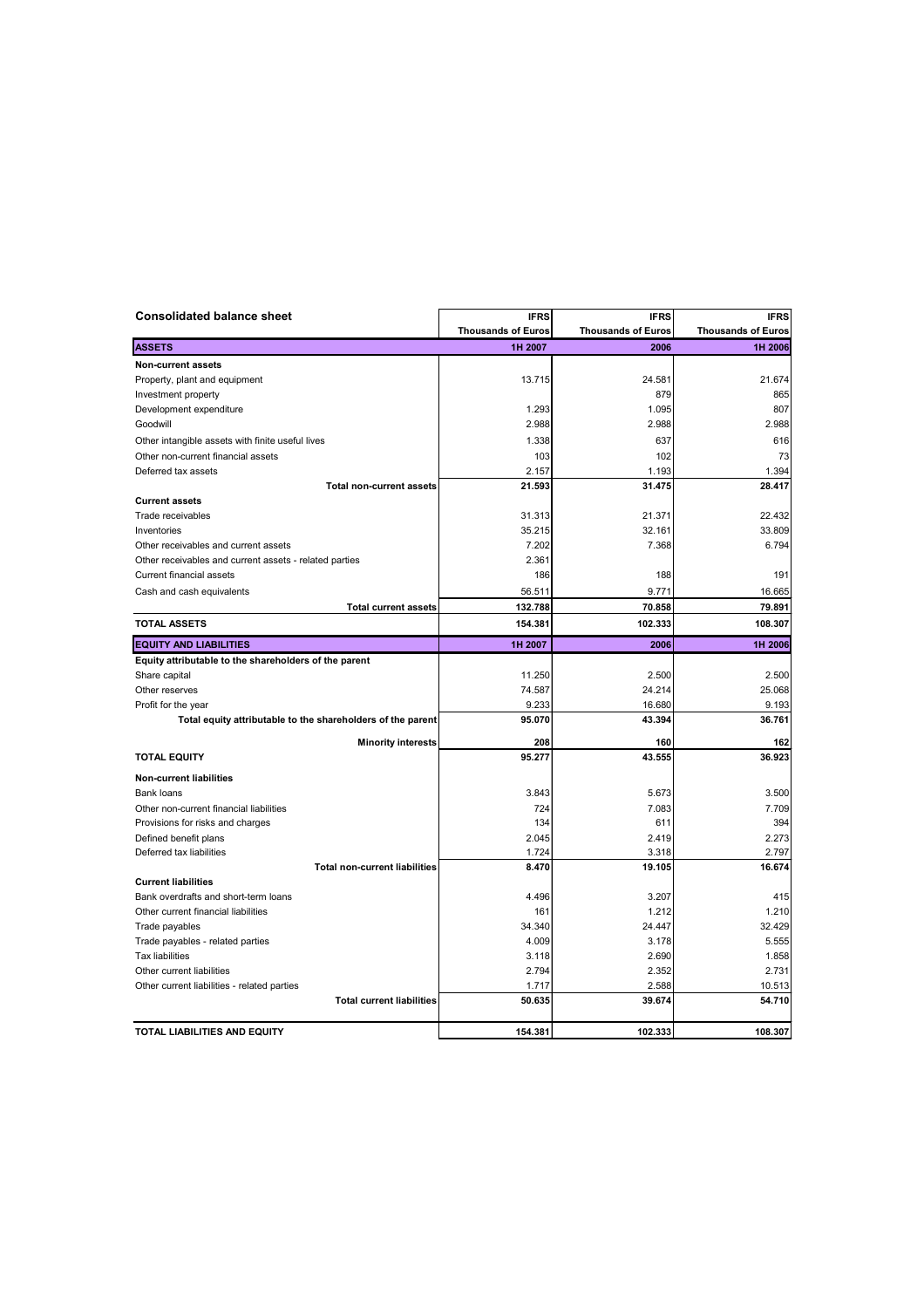|                                                                         | <b>IFRS</b>         | <b>IFRS</b>    | <b>IFRS</b>  | <b>IFRS</b>         |
|-------------------------------------------------------------------------|---------------------|----------------|--------------|---------------------|
|                                                                         | <b>Ths of Euros</b> | Ths of Euros   | Ths of Euros | <b>Ths of Euros</b> |
| <b>CONSOLIDATED INCOME STATEMENT</b>                                    | <b>2Q 2007</b>      | <b>2Q 2006</b> | 1H 2007      | 1H 2006             |
| Revenue (goods and services)                                            | 36.795              | 38.442         | 74.697       | 33.110              |
| Other revenue and income                                                | 414                 | 77             | 422          | 236                 |
| Cost for raw materials, consumables and goods and change in inventories | $-12.031$           | $-13.611$      | $-27.095$    | $-8.269$            |
| Cost for raw materials - related parties                                | $-4.069$            | $-5.411$       | $-7.088$     | $-6.227$            |
| Cost for services and use of third party assets                         | $-8.871$            | $-7.943$       | $-16.557$    | $-7.571$            |
| Cost for services and use of third party assets - related parties       | $-116$              | n              | $-116$       | $\Omega$            |
| Personnel expenses                                                      | $-2.998$            | $-3.056$       | $-6.765$     | $-3.354$            |
| Accruals, impairment losses and other operating expenses                | $-163$              | $-368$         | $-445$       | $-595$              |
| Gross operating profit                                                  | 8.961               | 8.130          | 17.055       | 7.329               |
| Amortisation, depreciation and impairment losses                        | $-1.054$            | $-732$         | $-1.836$     | $-659$              |
| <b>Operating profit</b>                                                 | 7.907               | 7.398          | 15.219       | 6.670               |
| Financial income                                                        | 60                  | 64             | 152          | 40                  |
| Financial expenses                                                      | $-206$              | $-251$         | $-444$       | $-170$              |
| Exchange rate gains (losses)                                            | $-174$              | 250            | -99          | 178                 |
| Profit before tax                                                       | 7.587               | 7.460          | 14.828       | 6.719               |
| Income tax expense                                                      | $-3.031$            | $-2.161$       | $-5.626$     | $-2.793$            |
| Profit for the year, of which attributable to:                          | 4.555               | 5.300          | 9.202        | 3.925               |
| Minority interests                                                      | $-36$               | 109            | $-31$        | 33                  |
| Shareholders of the parent                                              | 4.592               | 5.191          | 9.233        | 9.193               |
|                                                                         |                     |                |              |                     |
| Basic earnings per share (in Euros)                                     | 0,04                | 0,05           | 0,08         | 0,08                |
| Diluted earnings per share (in Euros)                                   | 0,04                | 0,05           | 0,08         | 0,08                |

" For illustrative purposes, we have adjusted earnings per Share as calculated to show what the amount would have been if the number of issued & outstanding<br>Shares had been constant (and equal to 112.500.000 Shares) during